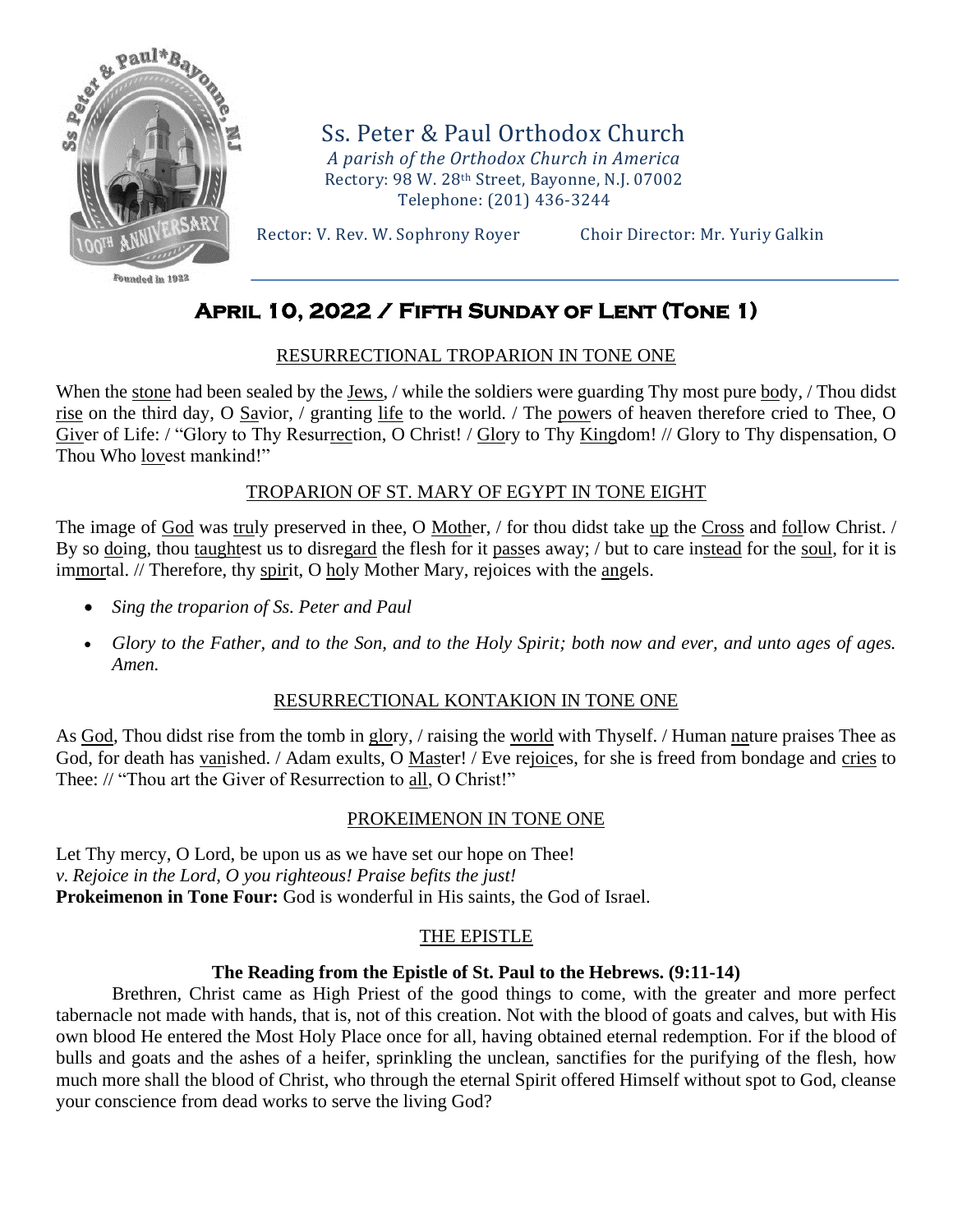#### **The Reading from the Epistle of St. Paul to the Galatians. (3:23-29)**

Brethren, but before faith came, we were kept under guard by the law, kept for the faith which would afterward be revealed. Therefore, the law was our tutor to bring us to Christ, that we might be justified by faith. But after faith has come, we are no longer under a tutor. For you are all sons of God through faith in Christ Jesus. For as many of you as were baptized into Christ have put on Christ. There is neither Jew nor Greek, there is neither slave nor free, there is neither male nor female; for you are all one in Christ Jesus. And if you are Christ's, then you are Abraham's seed, and heirs according to the promise.

#### ALLELUIA IN TONE ONE

Alleluia! Alleluia! Alleluia!

*v. God gives vengeance unto me, and subdues people under me.*

*v. He magnifies the salvation of the King and deals mercifully with David, His anointed, and his seed forever. v. I waited patiently for the Lord; He attended to me and heard my supplication.*

#### THE GOSPEL

### **The Reading of the Holy Gospel according to St. Mark. (10:32-45)**

Now they were on the road, going up to Jerusalem, and Jesus was going before them; and they were amazed. And as they followed they were afraid. Then He took the twelve aside again and began to tell them the things that would happen to Him: "Behold, we are going up to Jerusalem, and the Son of Man will be betrayed to the chief priests and to the scribes; and they will condemn Him to death and deliver Him to the Gentiles; and they will mock Him, and scourge Him, and spit on Him, and kill Him. And the third day He will rise again." Then James and John, the sons of Zebedee, came to Him, saying, "Teacher, we want You to do for us whatever we ask." And He said to them, "What do you want Me to do for you?" They said to Him, "Grant us that we may sit, one on Your right hand and the other on Your left, in Your glory." But Jesus said to them, "You do not know what you ask. Are you able to drink the cup that I drink, and be baptized with the baptism that I am baptized with?" They said to Him, "We are able." So Jesus said to them, "You will indeed drink the cup that I drink, and with the baptism I am baptized with you will be baptized; but to sit on My right hand and on My left is not Mine to give, but it is for those for whom it is prepared." And when the ten heard it, they began to be greatly displeased with James and John. But Jesus called them to Himself and said to them, "You know that those who are considered rulers over the Gentiles lord it over them, and their great ones exercise authority over them. Yet it shall not be so among you; but whoever desires to become great among you shall be your servant. And whoever of you desires to be first shall be slave of all. For even the Son of Man did not come to be served, but to serve, and to give His life a ransom for many."

#### **The Reading of the Holy Gospel according to St. Luke. (7:36-50)**

Then one of the Pharisees asked Him to eat with him. And He went to the Pharisee's house, and sat down to eat. And behold, a woman in the city who was a sinner, when she knew that Jesus sat at the table in the Pharisee's house, brought an alabaster flask of fragrant oil, and stood at His feet behind Him weeping; and she began to wash His feet with her tears, and wiped them with the hair of her head; and she kissed His feet and anointed them with the fragrant oil. Now when the Pharisee who had invited Him saw this, he spoke to himself, saying, "This Man, if He were a prophet, would know who and what manner of woman this is who is touching Him, for she is a sinner." And Jesus answered and said to him, "Simon, I have something to say to you." So he said, "Teacher, say it." "There was a certain creditor who had two debtors. One owed five hundred denarii, and the other fifty. And when they had nothing with which to repay, he freely forgave them both. Tell Me, therefore, which of them will love him more?" Simon answered and said, "I suppose the one whom he forgave more." And He said to him, "You have rightly judged." Then He turned to the woman and said to Simon, "Do you see this woman? I entered your house; you gave Me no water for My feet, but she has washed My feet with her tears and wiped them with the hair of her head. You gave Me no kiss, but this woman has not ceased to kiss My feet since the time I came in. You did not anoint My head with oil, but this woman has anointed My feet with fragrant oil. Therefore, I say to you, her sins, which are many, are forgiven, for she loved much. But to whom little is forgiven, the same loves little." Then He said to her, "Your sins are forgiven." And those who sat at the table with Him